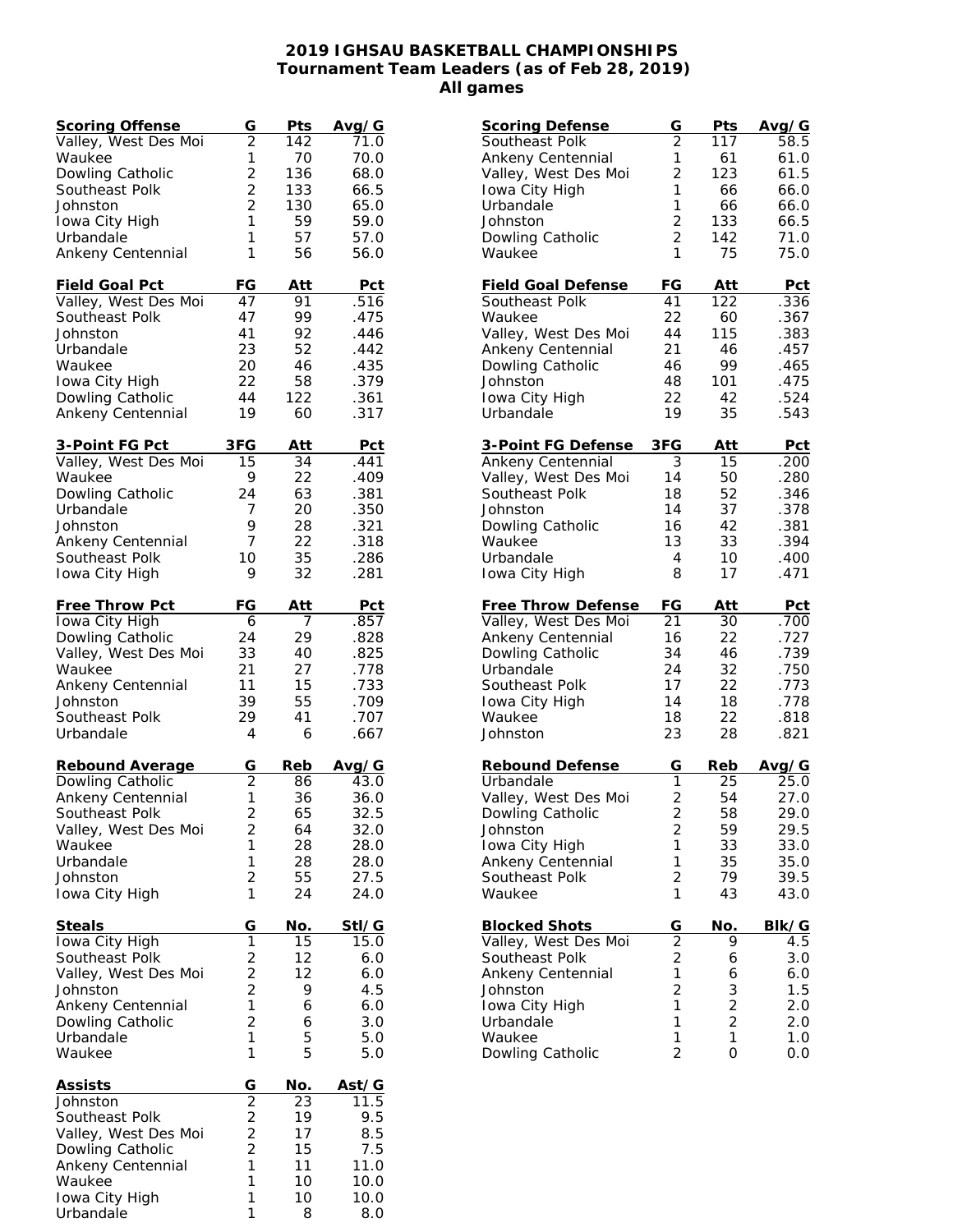## **2019 IGHSAU BASKETBALL CHAMPIONSHIPS Tournament Individual Leaders (as of Feb 28, 2019) All games**

| Points                                            | G                                | Pts        | Pts/G             |
|---------------------------------------------------|----------------------------------|------------|-------------------|
| Clark, Caitlin-DOW-CATH                           | $\overline{2}$                   | 73         | 36.5              |
| Young, Zoe-WDM-VALL                               |                                  | 67         | 33.5              |
| McGraw, Maggie-SE-POLK                            | $\frac{2}{2}$                    | 41         | 20.5              |
| Nesheim, Regan-JOHNSTON                           | $\overline{c}$                   | 40         | 20.0              |
| Larkins, Grace-SE-POLK                            | $\overline{2}$                   | 39         | 19.5              |
| McDermott, Maya-JOHNSTO                           | $\overline{2}$                   | 34         | 17.0              |
| Dinnebier, Katie-WAUKEE                           | 1                                | 31         | 31.0              |
| Nkumu, Rose-IC-HIGH                               | 1                                | 25         | 25.0              |
| Fuller, Shea-WDM-VALL                             | $\overline{2}$                   | 24         | 12.0              |
|                                                   | $\overline{c}$                   |            | 11.5              |
| Gaber, Grace-DOW-CATH                             |                                  | 23         |                   |
| Honnold, Alex-WDM-VALL                            | $\overline{2}$<br>$\overline{2}$ | 23         | 11.5              |
| Stuart, Jessica-SE-POLK                           |                                  | 21         | 10.5              |
| <b>FG Percentage</b>                              | FG                               | Att        | Pct               |
| Dinnebier, Katie-WAUKEE                           | 10                               | 14         | $.71\overline{4}$ |
| Nesheim, Regan-JOHNSTON                           | 13                               | 19         | .684              |
| Gyamfi, Jada-U-DALE                               | 6                                | 9          | .667              |
| Chappell, Hayley-WDM-VALL                         | 4                                | 6          | .667              |
| Albertson, Sami-SE-POLK                           | 6                                | 9          | .667              |
| Young, Zoe-WDM-VALL                               | 25                               | 40         | .625              |
| Honnold, Alex-WDM-VALL                            | 8                                | 13         | .615              |
| Stuart, Jessica-SE-POLK                           | 6                                | 11         | .545              |
| Larkins, Grace-SE-POLK                            | 18                               | 34         | .529              |
|                                                   |                                  | 12         |                   |
| Nead, Kendall-JOHNSTON                            | 6                                |            | .500              |
| Joens, Aubrey-IC-HIGH                             | 9                                | 18         | .500              |
|                                                   | 11                               | 22         | .500              |
| McGraw, Maggie-SE-POLK                            |                                  |            |                   |
| McVey, Ella-DOW-CATH                              | 4                                | 8          | .500              |
| 3-Point Percentage                                | 3FG                              | Att        | Pct               |
| Cole, Mylea-U-DALE                                | $\overline{2}$                   | 2          | 1.000             |
| Dinnebier, Katie-WAUKEE                           | 5                                | 6          | .833              |
|                                                   | 2                                | 3          | .667              |
| Westlake, Andie-IC-HIGH                           | $\overline{4}$                   |            |                   |
| Stuart, Jessica-SE-POLK                           |                                  | 6          | .667<br>.667      |
| Chappell, Hayley-WDM-VALL                         | 2<br>7                           | 3          |                   |
| Young, Zoe-WDM-VALL                               |                                  | 12         | .583              |
| McVey, Ella-DOW-CATH                              | $\overline{4}$                   | 7          | .571              |
| Burns, Meg-ANK-CENT                               | $\overline{4}$                   | 7          | .571              |
| Nkumu, Rose-IC-HIGH                               | 5                                | 11         | .455              |
| Gaber, Grace-DOW-CATH                             | 6                                | 15         | .400              |
| Simplot, Meg-DOW-CATH                             | 2                                | 5          | .400              |
| Keahna-Harris, Alex-ANK-CE                        | $\overline{2}$                   | 5          | .400              |
| <b>Free Throw Percent</b>                         | FG                               | <u>Att</u> | Pct               |
| Gossling, Anna-JOHNSTON                           | 3                                | 3          | 1.000             |
| Toang, Nyajuok-DOW-CATH                           | 3                                | 3          | 1.000             |
| Nkumu, Rose-IC-HIGH                               | 4                                | 4          | 1.000             |
| Koethe, Jacey-DOW-CATH                            | 6                                | 6          | 1.000             |
| Schon, Rachel-ANK-CENT                            | 6                                | 6          | 1.000             |
| Thompson, Macy-JOHNSTON                           | 6                                | 6          | 1.000             |
|                                                   | 3                                | 3          | 1.000             |
| Pryor, DeeDee-U-DALE                              | 10                               | 11         | .909              |
| Young, Zoe-WDM-VALL                               | 9                                | 10         |                   |
| Clark, Caitlin-DOW-CATH                           |                                  | 9          | .900              |
| McDermott, Maya-JOHNSTO<br>Honnold, Alex-WDM-VALL | 8<br>7                           | 8          | .889<br>.875      |

| <u>Scoring Average</u>                                                  | G                                | <b>Pts</b> | <u>Avg/G</u> |
|-------------------------------------------------------------------------|----------------------------------|------------|--------------|
| Clark, Caitlin-DOW-CATH                                                 | $\overline{2}$                   | 73         | 36.5         |
| Young, Zoe-WDM-VALL                                                     | $\overline{2}$                   | 67         | 33.5         |
| Dinnebier, Katie-WAUKEE                                                 | 1                                | 31         | 31.0         |
| Nkumu, Rose-IC-HIGH                                                     | 1                                | 25         | 25.0         |
| McGraw, Maggie-SE-POLK                                                  | $\overline{2}$                   | 41         | 20.5         |
|                                                                         | 1                                |            |              |
| Nieman, Jori-WAUKEE                                                     |                                  | 20         | 20.0         |
| Nesheim, Regan-JOHNSTON                                                 | $\overline{2}$                   | 40         | 20.0         |
| Larkins, Grace-SE-POLK                                                  | $\overline{2}$                   | 39         | 19.5         |
| Joens, Aubrey-IC-HIGH                                                   | 1                                | 19         | 19.0         |
| Sauer, Kenna-ANK-CENT                                                   | 1                                | 17         | 17.0         |
| McDermott, Maya-JOHNSTO                                                 | 2                                | 34         | 17.0         |
| Pryor, DeeDee-U-DALE                                                    | 1                                | 16         | 16.0         |
| <b>Field Goal Attempts</b>                                              | G                                | Att        | Att/G        |
| Clark, Caitlin-DOW-CATH                                                 | $\overline{2}$                   | 72         | 36.0         |
| Young, Zoe-WDM-VALL                                                     | $\overline{2}$                   | 40         | 20.0         |
| Larkins, Grace-SE-POLK                                                  | $\overline{c}$                   | 34         | 17.0         |
| McDermott, Maya-JOHNSTO                                                 |                                  | 26         | 13.0         |
| McGraw, Maggie-SE-POLK                                                  | $\frac{2}{2}$                    | 22         | 11.0         |
|                                                                         |                                  |            |              |
| <b>Field Goals Made</b>                                                 | G                                | Made       | Made/G       |
| Clark, Caitlin-DOW-CATH                                                 | $\overline{2}$                   | 26         | 13.0         |
| Young, Zoe-WDM-VALL                                                     | $\overline{c}$                   | 25         | 12.5         |
| Larkins, Grace-SE-POLK                                                  | $\overline{c}$                   | 18         | 9.0          |
| Nesheim, Regan-JOHNSTON                                                 | $\overline{\mathbf{c}}$          | 13         | 6.5          |
| McDermott, Maya-JOHNSTO                                                 | $\overline{2}$                   | 11         | 5.5          |
| McGraw, Maggie-SE-POLK                                                  | $\overline{2}$                   | 11         | 5.5          |
|                                                                         |                                  |            |              |
| 3-Point FG Attempts                                                     | G                                | Att        | Att/G        |
| Clark, Caitlin-DOW-CATH                                                 | $\overline{2}$                   | 36         | 18.0         |
|                                                                         |                                  | 15         | 7.5          |
|                                                                         | $\overline{c}$                   |            |              |
| Young, Zoe-WDM-VALL                                                     |                                  | 12         | 6.0          |
| Gaber, Grace-DOW-CATH<br>McDermott, Maya-JOHNSTO<br>Nkumu, Rose-IC-HIGH | $\frac{2}{2}$<br>1               | 12<br>11   | 6.0<br>11.0  |
|                                                                         |                                  |            |              |
| 3-Point FG Made                                                         | G                                |            | Made Made/G  |
| Clark, Caitlin-DOW-CATH                                                 | $\overline{2}$                   | 12         | 6.0          |
| Young, Zoe-WDM-VALL                                                     | $\overline{2}$                   | 7          | 3.5          |
| Gaber, Grace-DOW-CATH                                                   | $\overline{c}$                   | 6          | 3.0          |
| Dinnebier, Katie-WAUKEE                                                 | 1                                | 5          | 5.0          |
| Nkumu, Rose-IC-HIGH                                                     | 1                                | 5          | 5.0          |
|                                                                         |                                  | Att        |              |
| Free Throw Attempts                                                     |                                  |            | Att/G        |
| Nesheim, Regan-JOHNSTON                                                 | $\overline{2}$                   | 24         | 12.0         |
| McGraw, Maggie-SE-POLK                                                  | $\overline{2}$                   | 21         | 10.5         |
| Nieman, Jori-WAUKEE                                                     | 1                                | 18         | 18.0         |
| Fuller, Shea-WDM-VALL<br>Young, Zoe-WDM-VALL                            | $\overline{2}$<br>$\overline{2}$ | 11<br>11   | 5.5<br>5.5   |
|                                                                         |                                  |            |              |
| Free Throws Made                                                        | G                                | Made       | Made/G       |
| McGraw, Maggie-SE-POLK                                                  | $\overline{2}$                   | 17         | 8.5          |
| Nesheim, Regan-JOHNSTON                                                 | $\overline{c}$                   | 14         | 7.0          |
| Nieman, Jori-WAUKEE                                                     | 1                                | 13         | 13.0         |
| Young, Zoe-WDM-VALL                                                     | $\overline{2}$                   | 10         | 5.0          |
| Clark, Caitlin-DOW-CATH<br>Fuller, Shea-WDM-VALL                        | $\overline{2}$<br>$\overline{2}$ | 9<br>9     | 4.5<br>4.5   |